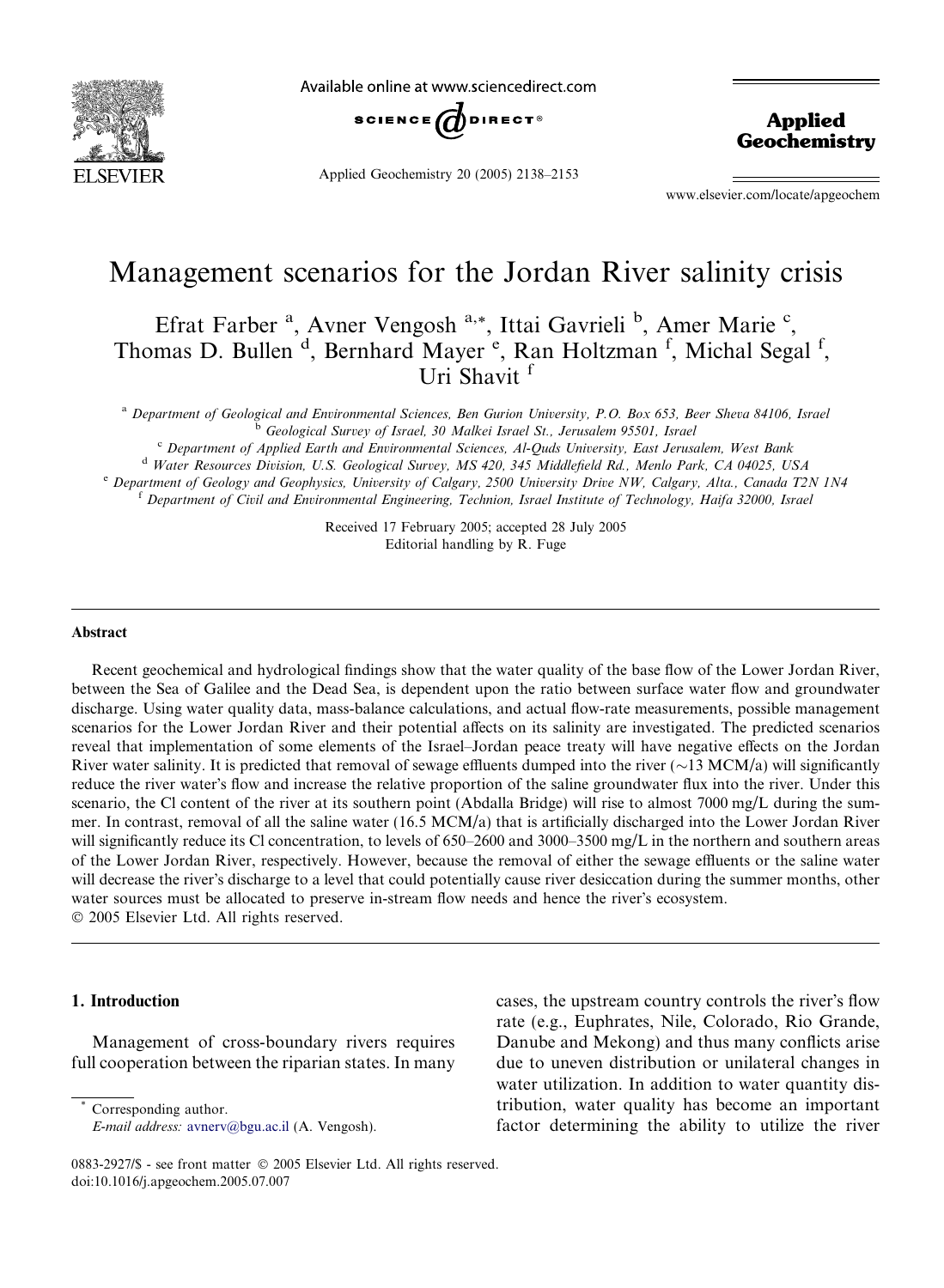water. This is due to the fact that the quality of many international rivers has deteriorated significantly over the last decades ([Shmueli,](#page-15-0) 1999).

The problems involved in applying international treaties for international rivers include heterogeneities in drinking-water standards (e.g., the Danube River; [Linnerooth,](#page-15-0) 1990), water laws, and management systems (e.g., the Rio Grande River; [Sch](#page-15-0)[mandt,](#page-15-0) 2002) among the riparian states. The joint management of an international river requires a comprehensive scientific understanding of the processes that are controlling the degradation of the river's quality. In this paper, the Lower Jordan River system is used to demonstrate that scientific understanding of the hydrological system is the key for sustainable joint management between the riparian states.

The Lower Jordan River marks the international border between Israel and the West Bank on the west and the Hashemite Kingdom of Jordan on the east. Decades of diversion of upstream good-quality water and direct dumping of saline water and wastewater have severely damaged the river's ecological system. The salinity of the Lower Jordan River has risen significantly (up to 5400 mg Cl/L in summer 2001; [Farber](#page-15-0) et al., 2004), endangering its capability to supply water, even to saline-resistant crops such as palms, which are one of the main agricultural products of the Jordan Valley. At the same time, the Jordan River is an important component of the Peace Treaty between Israel and Jordan [\(Israel–](#page-15-0) Jordan Peace [Treaty,](#page-15-0) Annex II, 2004). The water issue is an essential aspect of the treaty and received the same level of attention as security and territorial issues. Concerning the Jordan River, it was agreed that (1) Jordan is entitled to an annual quantity equivalent to that of Israel, provided, however, that Jordan's use will not harm the quantity or quality of Israeli uses (Annex II, article 2); (2) Saline springs currently diverted to the Jordan River are earmarked for desalinization (Annex II, article 3); and (3) Israel and Jordan will each prohibit the disposal of municipal and industrial wastewater into the course of the Yarmouk River or the Jordan River before they are treated to standards allowing their unrestricted agricultural use (Annex II, article 3).

Although the peace treaty was signed a decade ago, none of the above items have been implemented. However, future development in the region will require dealing with these issues. The complexity of the hydrological system and the severe degradation of the water quality make future management schemes even more difficult to design. In this paper, the authors use their understanding of the hydrological and geochemical system of the Lower Jordan River (Farber et al., 2004; [Holtzman](#page-15-0) et al., 2005) to show that implementation of the treaty is likely to lead to further degradation in water quantity and quality of the Lower Jordan River water. The relationships between surface inflows and groundwater discharge to the river are used in order to quantify the salt budget and hence the salinity of the Jordan River. Different management scenarios that are related to the implementation of the peace treaty are then simulated for prediction of the river flow rate and salinity.

## 2. The hydrological system of the Lower Jordan River

The total length of the Jordan River, from its origins in the Hermon Mountains in the north to its mouth at the Dead Sea, is approximately 250 km (aerial distance), but its meandering course increases its length to 330 km [\(Tahal,](#page-15-0) 2000). The River is located in a semiarid area and can be divided into two sections: the Upper Jordan River, from the Hermon Mountains, to the Sea of Galilee (Lake Tiberias), and the Lower Jordan River, from the Sea of Galilee to the Dead Sea. The latter section also marks most of the border between Israel, the West Bank and Kingdom of Jordan ([Fig.](#page-2-0) 1). While the Upper Jordan River is a major source of high quality drinking water, the water that discharged from the Sea of Galilee into the Lower Jordan River were historically more saline and therefore of lower quality ([Nissenbaum,](#page-15-0) 1969). The construction of two dams at the outlet of the Sea of Galilee has resulted in further deterioration of the water quality and quantity in the Lower Jordan River. Currently, there is no input of water from the Sea of Galilee to the Lower Jordan River Water. Water quantity has decreased from the historical volumetric discharge estimated around 1300 MCM/a [\(Salameh](#page-15-0) and [Naser,](#page-15-0) 1999) to a recently measured and estimated base flow of 30–200 MCM/a [\(Holtzman](#page-15-0) et al., [2005](#page-15-0) and [Tahal,](#page-15-0) 2000, respectively) with rare high discharge  $({\sim}600 \text{ m}^3/\text{s})$  flood events. [Holtzman](#page-15-0) et al. [\(2005\)](#page-15-0) measured the discharge under drought conditions (i.e., only base flow) while Tahal [\(2000\)](#page-15-0) estimated the discharge including floods, which occur mostly during very rainy winters, when the dams over the Sea of Galilee and/or on the Yarmouk River are opened. The historical contributors included outlet from the Sea of Galilee (540 MCM/a),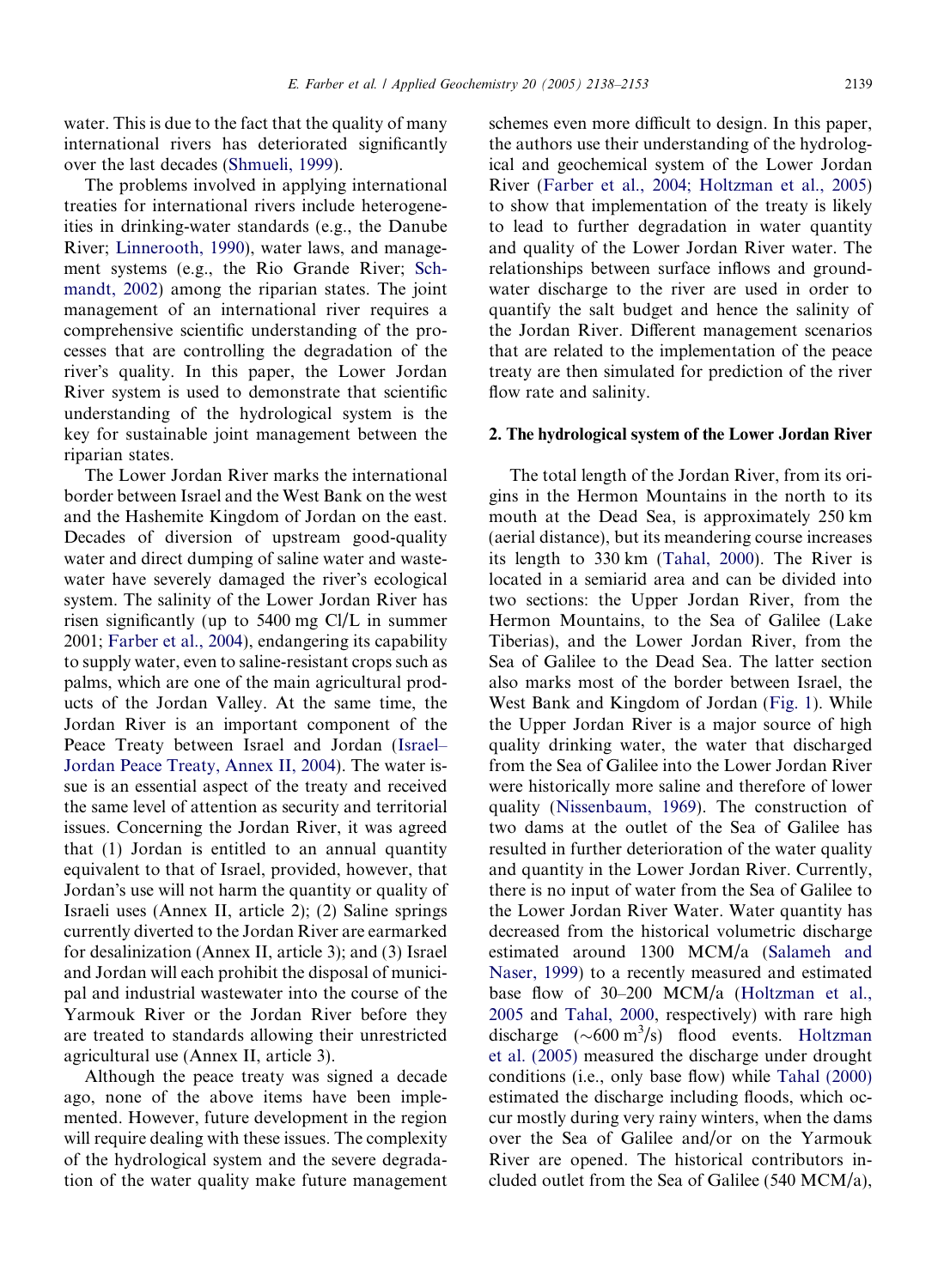<span id="page-2-0"></span>

Fig. 1. Schematic map of the Lower Jordan River.

the Yarmouk River (480 MCM/a), local streams, and floods [\(Hof,](#page-15-0) 1998). Following the construction of water projects in Israel, Jordan and Syria, both the Sea of Galilee and the Yarmouk River have been dammed and no fresh surface water flows into the Lower Jordan River except for negligible contributions to the river's base flow and the above mentioned flood events. The base flow thus consists primarily of sewage effluents and diverted saline springs (see Section [4.1](#page-4-0) for more details). [Farber](#page-15-0) et al. [\(2004\)](#page-15-0) identified 3 sections along the Lower Jordan River in terms of chemical composition ([Fig.](#page-3-0) 2): (1) a northern section (up to 22 km downstream from the Sea of Galilee) in which the initial high Cl concentrations decrease and  $SO<sub>4</sub>$  concentrations increase downstream; (2) a central section (22–66 km) in which the variation in chemical composition is less significant and mimics the upstream composition; and (3) a southern section

 $(66-100 \text{ km})$  in which the Cl and SO<sub>4</sub> concentrations increase downstream [\(Fig.](#page-3-0) 2). In this paper, the northern and the central sections will be combined and will be referred to a new division (Fig. 1): a northern segment (''Segment One'', up to 66 km downstream from the Sea of Galilee) and a southern segment (''Segment Two''; from 66 to 100 km downstream from the Sea of Galilee).

## 3. Methodology

As shown in [Farber](#page-15-0) et al. (2004) and [Holtzman](#page-15-0) et al. [\(2005\),](#page-15-0) the water balance of the Lower Jordan River is controlled by groundwater flow along different parts of the river. Hence, a mass balance equation of the water in the river can be given as

$$
Q^{fi} = Q^{in} + \sum_{i=1}^{n} Q_i^{sw} + \sum_{i=1}^{n} Q_i^{gw},
$$
 (1)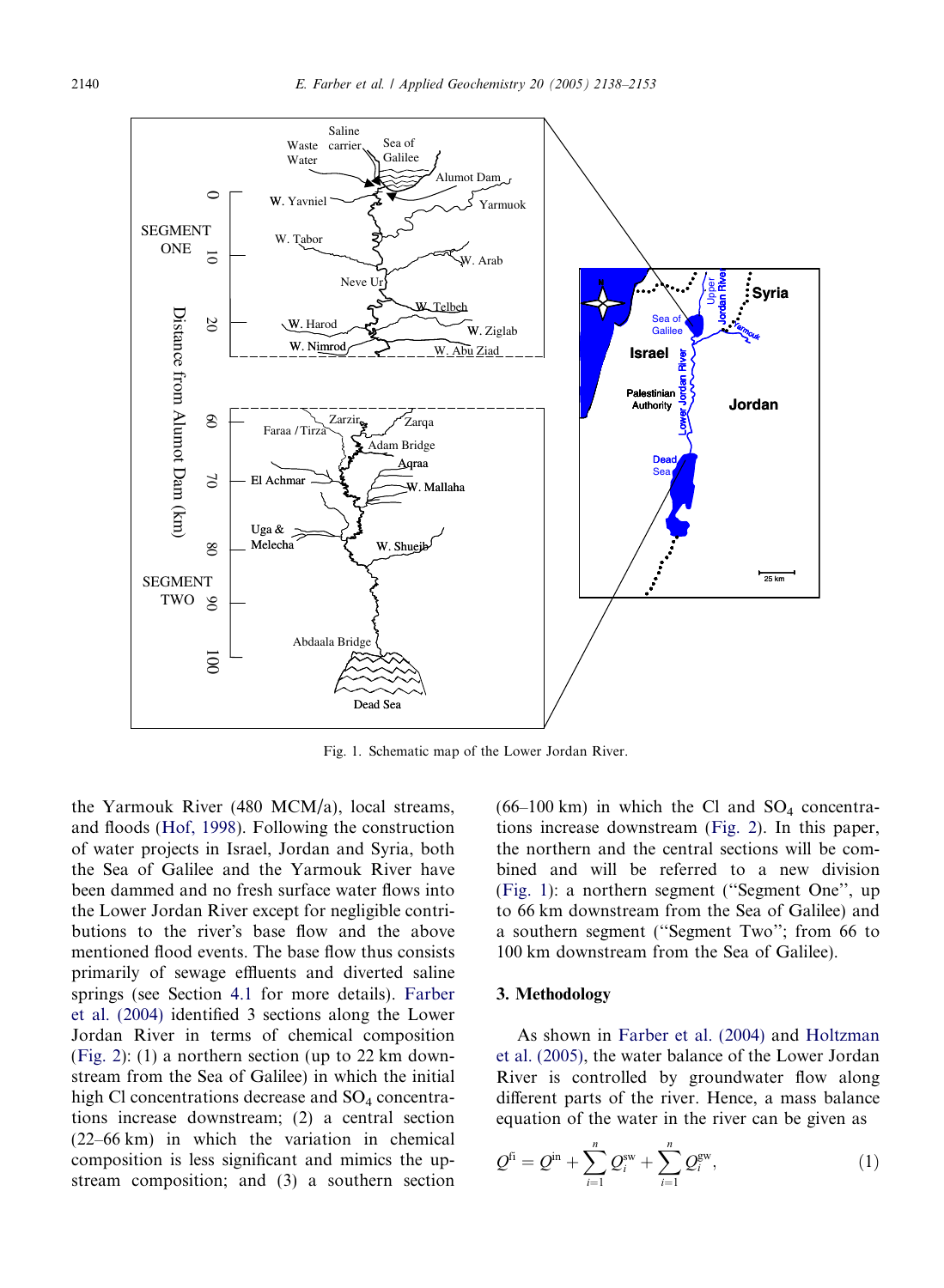<span id="page-3-0"></span>

Fig. 2. The variation of Cl and SO<sub>4</sub> contents (in mg/L) with aerial distance along the Lower Jordan River as recorded during separate months. Note that the y-axis range was increased for the August 2001 results to include the high salinity peak.

where  $Q^{\text{fi}}$  is the total water discharge (L/s) at the end point of an investigated section,  $Q^{\text{in}}$  is the water discharge at the initial point of an investigated section,<br> $\sum_{n=0}^{\infty}$  o<sup>sw</sup> is the total discharge of several (n) surface  $\sum_{i=1}^{n} Q_i^{\text{sw}}$  is the total discharge of several (n) surface water sources along the section, and  $\sum_{i=1}^{n} Q_i^{\text{gw}}$  is the total discharge of several  $(n)$  groundwater sources along the section. For the solute mass balance, the conservation of mass of that solute is added

$$
C^{f i} Q^{f i} = C^{i n} Q^{j n} + \sum_{i=1}^{n} C^{s w}_{i} Q^{s w}_{i} + \sum_{i=1}^{n} C^{s w}_{i} Q^{s w}_{i}.
$$
 (2)

According to Eqs. (1) [and](#page-2-0) (2), if one quantifies the groundwater flows into the river, it is possible to calculate the salinity of the river at any point along the river, following:

$$
C^{fi} = \frac{C^{in} Q^{in} + \sum_{i=1}^{n} C_i^{sw} Q_i^{sw} + \sum_{i=1}^{n} C_i^{gw} Q_i^{gw}}{Q^{in} + \sum_{i=1}^{n} Q_i^{sw} + \sum_{i=1}^{n} Q_i^{gw}}.
$$
(3)

[Farber](#page-15-0) et al. (2004) and [Holtzman](#page-15-0) et al. (2005) found that the contribution of the surface water and its solutes to the river water is negligible. Therefore, Eq. (3) can be reduced to the following form:

$$
C^{fi} = \frac{C^{in}Q^{in} + \sum_{i=1}^{n} C_i^{gw}Q_i^{gw}}{Q^{in} + \sum_{i=1}^{n} Q_i^{gw}}.
$$
\n(4)

If, however, the flow rates are unknown, it is still possible to determine the relative mass contribution of the groundwater sources into the river. In a system where the groundwater contribution is homogeneous (i.e., a single groundwater source) the solute mass balance will be

$$
Cfi = Cgw fgw + Cin (1 - fgw)
$$
 (5)

and the relative contribution,  $f<sup>gw</sup>$ , is defined as

$$
f^{\rm gw} = \frac{(C^{\rm fi} - C^{\rm in})}{(C^{\rm gw} - C^{\rm in})}.
$$
 (6)

In the two segments of the Jordan River the groundwater flow and the salt mass-balance in the river under the current hydrological conditions are quantified. In the northern segment of the river the solute mass balance is used to determine the relative contribution of the groundwater salt flux (Eqs. (5) and (6)). In the southern segment of the river actual flow measurements and water quality in the river are used to quantify the relationships between river water and groundwater, and possible changes of the river salinity upon changing the parameters of river flow (Eqs.  $(4)$ ).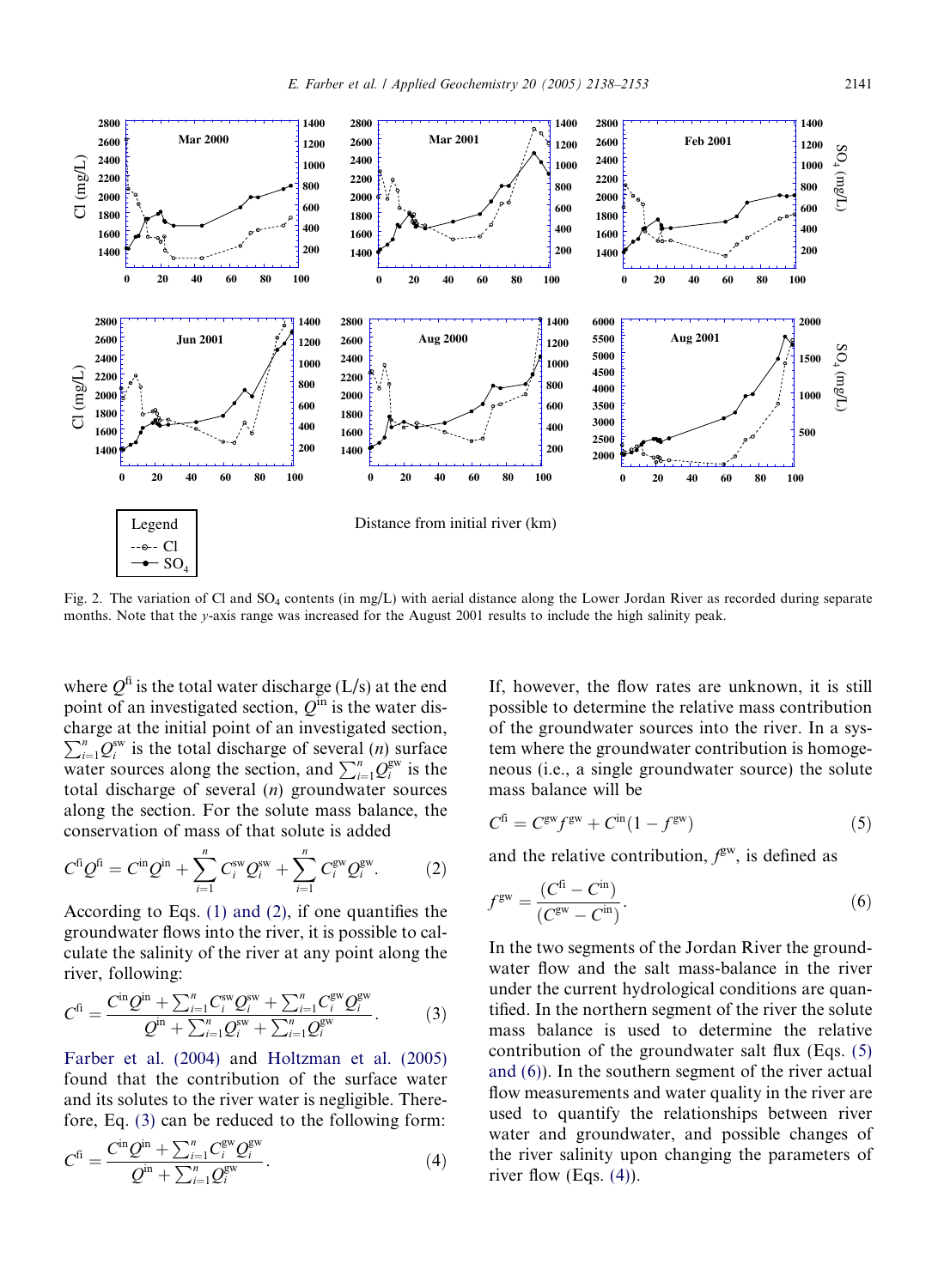# <span id="page-4-0"></span>4. Results and discussion

# 4.1. The northern segment of the Lower Jordan River

#### 4.1.1. Current situation

The northern segment of the Lower Jordan River extends from Alumot Dam to Adam Bridge (Segment One- the upper 66 km; [Fig.](#page-2-0) 1). The downstream side of the Alumot dam is the headwaters of the Lower Jordan River. The dam separates the Sea of Galilee from the headwaters of the Lower Jordan River (Fig. 3).

The base flow of the river begins at Alumot Dam and is composed of two principle components (Fig. 3): (1) saline springs that emerge along the western shore of the Sea of Galilee and are diverted to the Lower Jordan River via the so called ''Saline Water Carrier'' (SWC). This carrier is an artificial conduit, built to lower the natural salinity of the Sea of Galilee by draining the waters of several saline springs along the western shore of the Sea of Galilee to Alumot Dam. The saline water in the SWC is derived primarily from the Tabgha Springs and Tiberias Hot Springs (THS). (2) Sewage effluents derived from the municipal sewage water of Tiberias (drained directly into the SWC) and from regional agricultural and municipal sewage that is treated and drained through a separate pipeline



Fig. 3. Schematic map and annual discharge (MCM/a) of Bitaniya sewage and the Saline Water Carrier (data information from El-Ezra, Personel communication. Mekorot, Jordan Area, Personal communication).

(''Bitaniya'' sewage; Fig. 3). The current average discharge of this combined base-flow is approximately 30 MCM/a ([Holtzman,](#page-15-0) 2003; Fig. 3). Mixing between these two sources occurs at the initial point of the Lower Jordan River, at downstream of Alumot Dam.

The relative proportions of salt contents from the respective sources contributing to the river water at the beginning of the Lower Jordan River were determined using mixing Eqs. (5) [and](#page-3-0) (6). Whereas the annual discharge of the Tabgha Springs is larger by an order of magnitude than that of THS (15 MCM/a versus 1.5 MCM/a), the salinity of THS  $(C = 18 \text{ g/L})$  is much higher (Tabgha Springs,  $Cl = 3 g/L$ ). Consequently, the chemical composition of the mixed water in the SWC is mainly controlled by the higher saline component of the THS, although some contribution of Tabgha Springs is also identified [\(Fig.](#page-5-0) 4(a)). Given that the saline THS dominates the chemical composition of the water at the initial point of the Lower Jordan River, the salt contribution of the Tabgha Springs cannot be evaluated by using the chemical variations, and thus is neglected in the following calculations.

A salt mass-balance (Eq. [\(5\)\)](#page-3-0) between the Cl contents in the sewage and the saline (THS) components reveals that the saline water contribution to the initial base flow of the Jordan River varies from 6% to 10% of the total salt budget [\(Table](#page-6-0) 1). Here, the " $f$ " value (Eq. [\(6\)\)](#page-3-0) refers to the relative salt contribution of the saline component. The variations of other dissolved constituents normalized to Cl (Na/Cl, SO<sub>4</sub>/Cl, Ca/Mg, and Ca/SO<sub>4</sub> molar ratios; [Fig.](#page-7-0) 5) reflect similar mixing relationships between the sewage and the saline components (i.e., about 10% of the salt budget of the initial river at Alumot Dam is derived from the saline component).

The chemical composition of the initial base flow of the Jordan River is changing along the first 22 km downstream from Alumot Dam. [Farber](#page-15-0) et al. (2004) showed that the initial Ca–Cl composition (i.e., low  $Na/Cl$  and  $SO<sub>4</sub>/Cl$  ratios) is gradually modified towards a Mg–Cl water type (higher Na/Cl and  $SO_4/Cl$  ratios). Given the unique chemical and isotopic compositions that were monitored along the Jordan River, [Farber](#page-15-0) et al. (2004) suggested that the explanation lay in groundwater discharges into the river. Indeed, water with high Na/Cl and  $SO_4/$ Cl ratios was found in the saline Yarmouk River, downstream from Adassiya Dam in Jordan and was suggested to represent the composition of the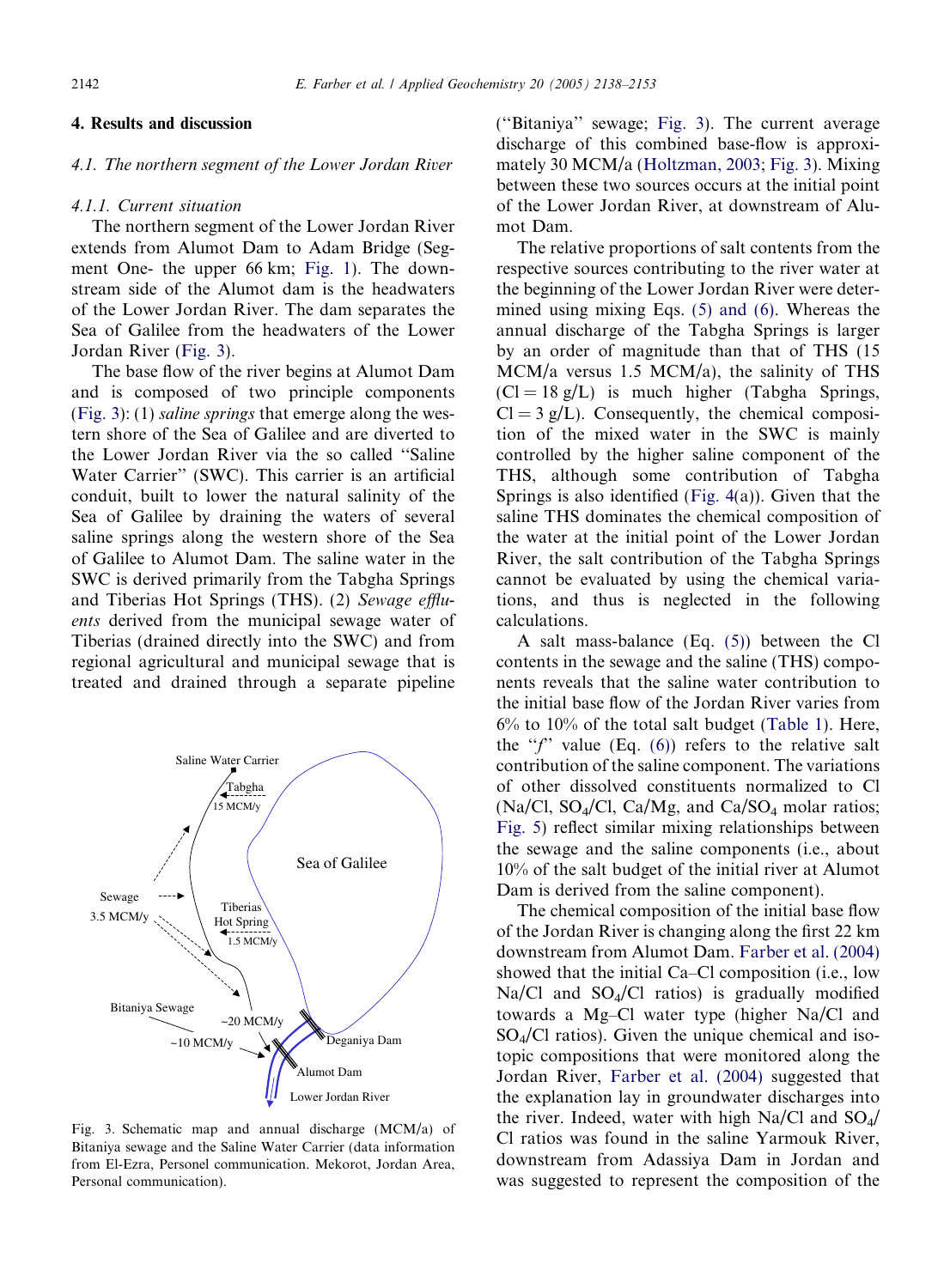<span id="page-5-0"></span>

Fig. 4. Na/Cl (a) and  $SO_4/Cl$  (b) versus  $1/Cl$  (L/mg) of the saline water springs (i.e., Tabgha and Tiberias Hot Springs) sewage water (as sampled at Bitaniya) and the Saline Water Carrier (SWC; as sampled below the Alumot Dam). Note that the salt content of the SWC is controlled by the chemical composition of the Tiberias Hot Springs and not the Tabgha Springs.

discharging groundwater. [Holtzman](#page-15-0) et al. (2005) measured the flow rates in this river section and showed a significant contribution of groundwater flux to the Jordan River (i.e., a range of 20–80% of the river's measured discharge).

Following Eq. [\(5\),](#page-3-0) the  $\mathscr{F}'$  value is defined as the relative contribution of the Mg–Cl groundwater,  $C^{in}$ as the  $SO_4$  content in the initial base flow at Alumot Dam,  $C^{\text{gw}}$  as the SO<sub>4</sub> content in the saline Yarmouk River (represents the Mg–Cl groundwater in the area), and  $C^{\text{fi}}$  as the SO<sub>4</sub> content measured in different sites along Segment One of the Lower Jordan River. [Table](#page-7-0) 2 presents the  $f(\%)$  values of the Mg–Cl groundwater and [Fig.](#page-8-0) 6(a) illustrates the variations of this value during two years of water quality monitoring. The results show an increase

in the contribution of the Mg–Cl groundwater, par-ticularly in the spring months ([Fig.](#page-8-0)  $6(a)$ ). Since it is assumed that the groundwater chemical composition is constant during the year, the variations in the groundwater salt contribution indicate different rates of groundwater discharge to the river.

The variations in groundwater discharge could be the result of: (1) more irrigation of seasonal crops, which enhances agricultural return flows; and (2) more recharge in the winter months that resulted in increasing groundwater discharge. [Fig.](#page-8-0) 6(b) presents the monthly flow volumes measured during 1990– 2000 in Naharaim Hydrometric station, adjacent to the confluence of the Yarmouk and the Jordan Rivers (data from Israeli [Hydrological](#page-15-0) Service, 2002). The increased flow rate during the winter months suggests that the overall discharge of surface and groundwater is seasonally controlled (i.e., option #2).

Given that the water quality in the northern segment (Segment One) of the Jordan River is controlled by 3 water components of (1) the saline end-member; (2) the sewage end-member derived from anthropogenic dumping into the river; and (3) shallow groundwater with Mg–Cl composition, in the following section the relative contributions of these 3 end-members is quantified.

[Fig.](#page-9-0) 7 plots the calculated compositions  $SO_4$  and Cl) attained by mixing the 3 end-members and presents the relative contribution  $(\%)$  of the shallow groundwater to the overall salt balance along Segment One. The 3 lines that connect the data points of the end-members' (forming a triangle) therefore describe the theoretical lines of mixing between the 3 end-members. The data points representing the initial river base flow (as sampled at Alumot Dam) lie on the line between the saline and sewage end-members. Downstream from Alumot Dam, the river data points plot towards the shallow ground-water end-member ("Mg-Cl"; [Fig.](#page-9-0) 7). The data show differences in the relative contribution of the shallow groundwater; about 45% during September 1999 ([Fig.](#page-9-0) 7(a)) and about 80% during December 2000 ([Fig.](#page-9-0) 7(b)).

# 4.1.2. Future prediction and management

The current hydrological situation described above (i.e., mixture of 3 water sources) is used for predicting future scenarios. In the following discussion, possible changes in the river salinity that may be induced by changes in the relative contribution of the different water sources of the Jordan River are evaluated.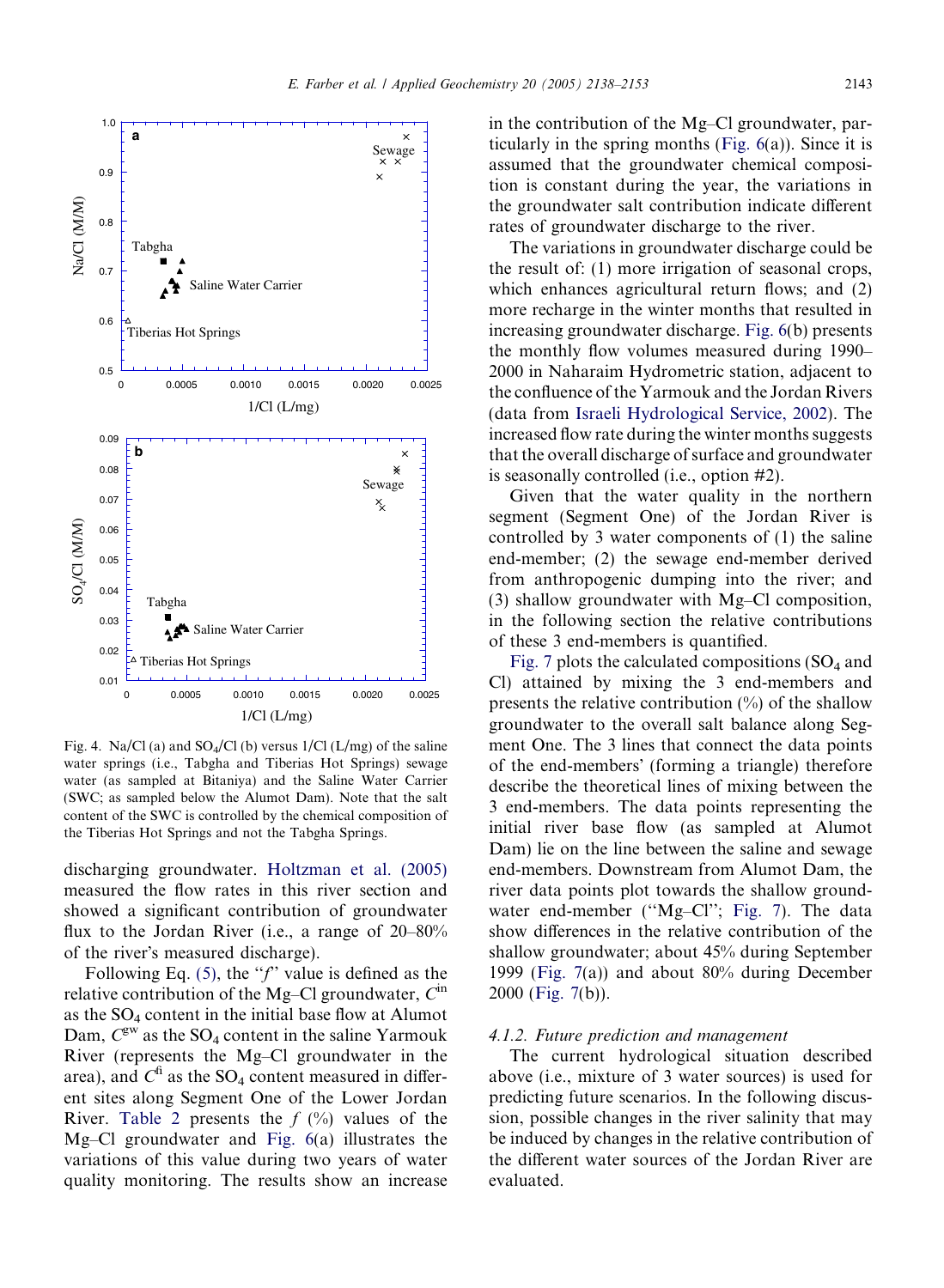<span id="page-6-0"></span>Table 1

Calculation of the mixing proportions (f) between the saline component (as sampled at Tiberias Hot Springs) and sewage component (average of samples from Bitaniya sewage) that composed the initial base flow of the Jordan River at Alumot Dam (in separate months)

| Name                       | Date                  |          | Ca   | Mg  | Na   | C1    | SO <sub>4</sub> |
|----------------------------|-----------------------|----------|------|-----|------|-------|-----------------|
| Tiberias Hot Springs (THS) | Moise et al. $(2000)$ | mg/L     | 3523 | 680 | 7042 | 18081 | 827             |
| Bitaniya sewage            | Average               | mg/L     | 91   | 61  | 271  | 451   | 93              |
| Alumot dam                 | 01/02/01              | mg/L     | 347  | 98  | 850  | 1860  | 150             |
| <b>THS</b>                 |                       | $f(\% )$ |      | 6   | 9    | 8     | 8               |
| Bitaniya sewage            |                       | $f(\% )$ | 93   | 94  | 91   | 92    | 92              |
| Alumot dam                 | 01/03/01              | mg/L     | 359  | 97  | 855  | 1970  | 150             |
| <b>THS</b>                 |                       | $f(\% )$ | 8    | 6   | 9    | 9     | 8               |
| Bitaniya sewage            |                       | $f(\%)$  | 92   | 94  | 91   | 91    | 92              |
| Alumot dam                 | 01/04/01              | mg/L     | 378  | 105 | 930  | 2070  | 160             |
| <b>THS</b>                 |                       | $f(\% )$ | 8    | π   | 10   | 9     | 9               |
| Bitaniya sewage            |                       | $f(\%)$  | 92   | 93  | 90   | 91    | 91              |
| Alumot dam                 | 01/06/01              | mg/L     | 363  | 104 | 950  | 2040  | 158             |
| <b>THS</b>                 |                       | $f(\% )$ | 8    | Ξ   | 10   | 9     | 9               |
| Bitaniya sewage            |                       | $f(\%)$  | 92   | 93  | 90   | 91    | 91              |

Calculations were made for different major elements.

Several major management scenarios are considered ([Table](#page-10-0) 3): (1) desalination of the SWC and removal of all of the saline source from the SWC and the Lower Jordan River; (2) eliminating sewage dumping into the river; (3) differential removal of one of the saline sources from the SWC (i.e., Tabgha Springs or THS); and (4) eliminating both saline sources and sewage dumping into the river.

According to [Holtzman](#page-15-0) et al. (2005), the groundwater flux to the river varies from 20% to 80% of the river flow rate. These values will be used as upper and lower constraints for the groundwater influence on river salinity.

[Fig.](#page-11-0) 8(a) illustrates the mixing combination between different end-members that include sewage, Mg–Cl groundwater, and the two saline water sources: Tabgha Springs (marked as "T") and THS (data from [Moise](#page-15-0) et al., 2000). Line A represents the mixing between sewage water and the saline THS. Line B represents the mixing between the sewage water and Tabgha Springs (T), line C represents the mixing between THS and the Mg– Cl groundwater as sampled at Yarmouk River, and line D represents the mixing between Tabgha Springs and the Mg–Cl groundwater.

[Fig.](#page-11-0) 8(b) focuses on the gray zone in [Fig.](#page-11-0) 8(a) and demonstrates the changes in the river salinity due to the following scenarios (arrows 2–6 in [Fig.](#page-11-0) 8 and [Table](#page-10-0) 3):

• All the saline water is removed such that the base flow at Alumot Dam is composed only of sewage effluents with low salinity. Although the downstream river salinity (arrow 2 in [Fig.](#page-11-0) 8(b)) is expected to increase given the input of the saline groundwater, in this scenario the overall salinity will be significantly lower than that of the current situation.

- All sewage effluent is removed such that the initial river base flow at Alumot Dam will be solely composed of the saline sources. The downstream river salinity will evolve along arrow 3 ([Fig.](#page-11-0) 8(b)). This is the only scenario in which the river salinity becomes much higher than it is at present. If, however, the sewage effluents are adequately treated and returned to the river, no major change in the river salinity will take place.
- The THS is selectively removed. The overall salinity of the base flow will be lower than today but the downstream river salinity will evolve to values similar to the current situation (arrow 4 in [Fig.](#page-11-0) 8(b)).
- The Tabgha Springs is selectively removed. The volume of the base flow will significantly decrease but its salinity and the salinity of the downstream river (arrow 5 in [Fig.](#page-11-0) 8(b)) will be only slightly lower than the current situation.
- The Tabgha Springs are desalinized at an efficiency of 50%, and the reject brine (i.e., 50% of the initial volume with twice the original salinity) is diverted into the Lower Jordan River. The salinities of the base flow and downstream river are expected to be slightly higher than the current situation (arrow 6 in [Fig.](#page-11-0) 8(b)).
- All the current inputs that make up the base flow of the Jordan River (sewage effluents and saline springs in SWC) are eliminated. The downstream river salinity will therefore be controlled only by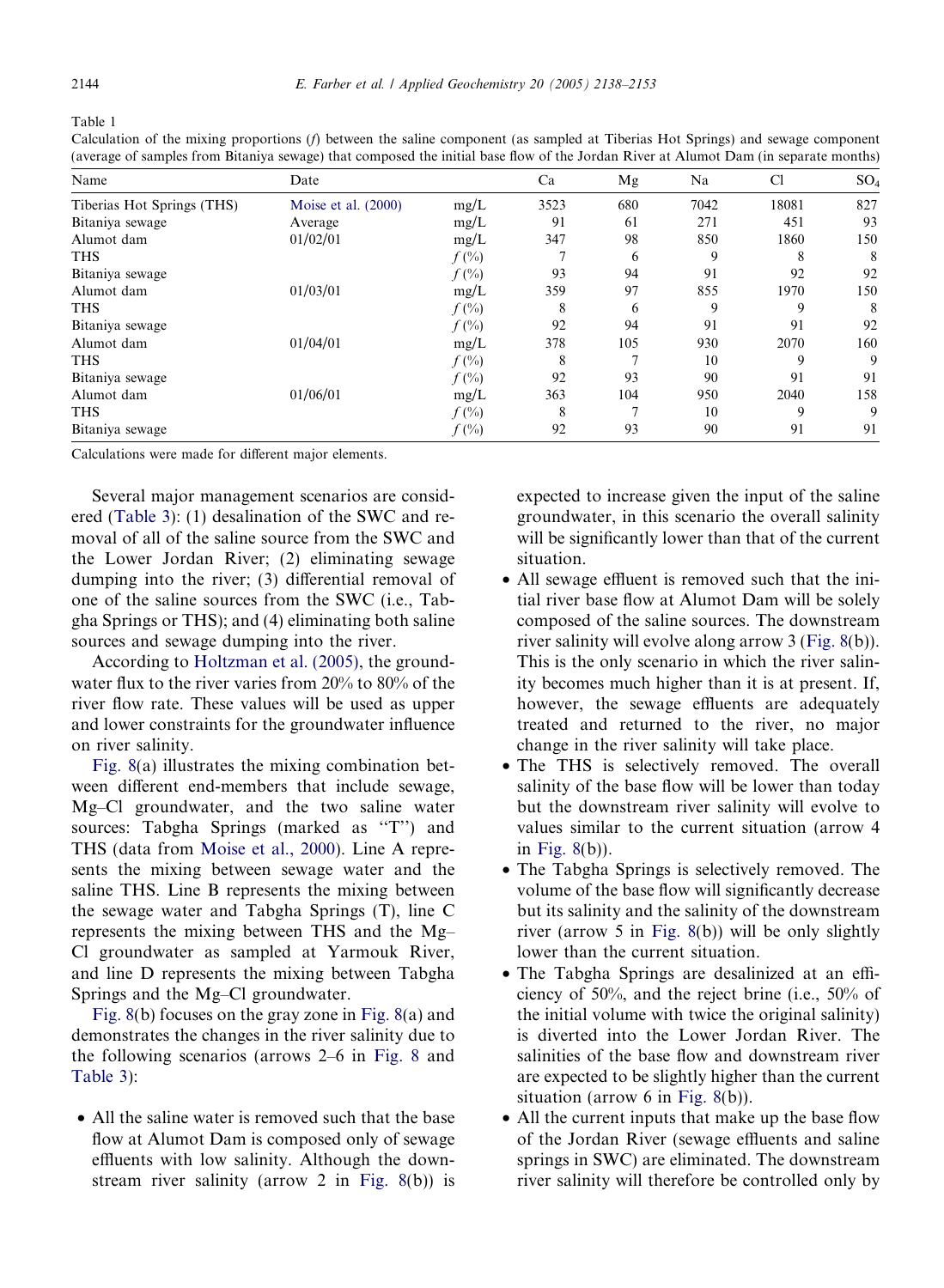<span id="page-7-0"></span>

Fig. 5. Na/Cl, SO<sub>4</sub>/Cl, Ca/Mg and Ca/SO<sub>4</sub> ratios versus Cl concentration (mg/L) of the origin of the water river, as sampled from below of Alumot Dam at different times. The measured data are compared to calculated mixing lines between sewage water (as sampled at Bitaniya) and the saline water end member (as sampled at Tiberias Hot Springs). Note that the river composition at Alumot Dam is determined by the mixing relationship between the sewage component ( $\sim$ 90%) and the saline component ( $\sim$ 10%).

Table 2 The contribution of Mg–chloride groundwater (as sampled at the Yarmouk River) to the river flow along the northern section

| Date     | Sampling location     | Distance from<br>Alumot (km) | Yarmouk<br>fraction $(\% )$ |
|----------|-----------------------|------------------------------|-----------------------------|
| 01/09/99 | Sheich Hussein Bridge | 22.7                         | 48                          |
| 01/03/00 | Hamadiya South        | 20.1                         | 87                          |
| 01/05/00 | Neve Ur South         | 12.7                         | 58                          |
| 01/08/00 | Neve Ur North         | 11.6                         | 44                          |
| 01/12/00 | Hamadiya South        | 20.1                         | 82                          |
| 01/02/01 | Hamadiya South        | 20.1                         | 85                          |
| 01/03/01 | Hamadiya North        | 18.6                         | 51                          |
| 01/04/01 | Hamadiya North        | 18.6                         | 50                          |
| 01/06/01 | Hamadiya South        | 20.1                         | 30                          |
| 01/08/01 | Shif'a Station        | 27.7                         | 9                           |

The calculated results shown here (and in [Fig.](#page-8-0) 6(a)) were obtained using Cl concentration.

the groundwater discharge. The gradual discharge of groundwater into the river will be most pronounced under this scenario, as the flow rate will increase down stream. The composition of the river will not change along the river and will be the Mg–Cl of the discharging groundwater. It is expected that after 12 km, the salinity of the river will be about 1150 mg Cl/L with a maximum flow rate of 24 MCM/a (assuming 80% groundwater discharging).

Overall, it seems that removal of the saline water is the preferred management scenario to have optimal effects on the river's ecology, whereas removal of the sewage effluents will have detrimental effects in term of the river salinity.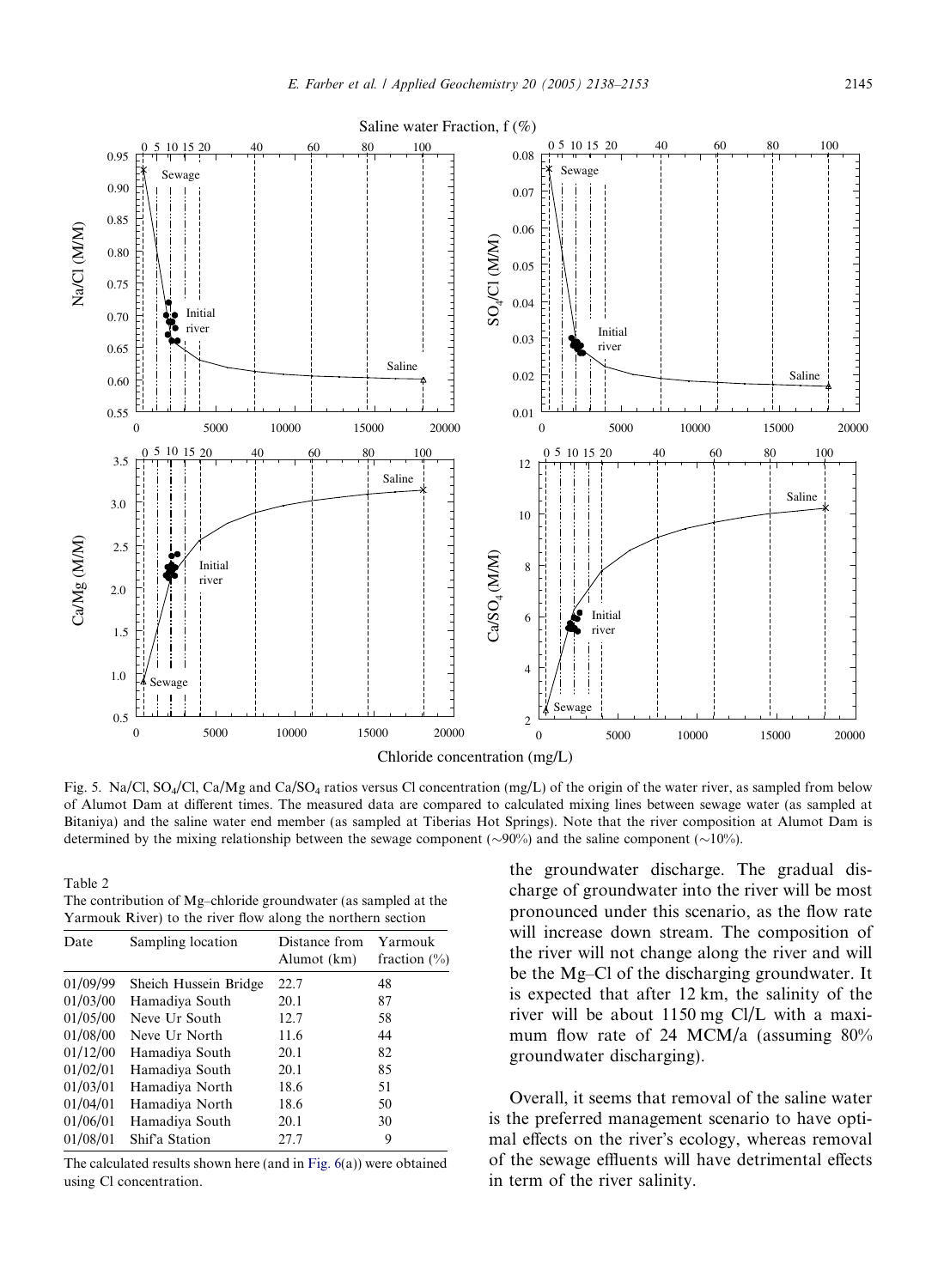<span id="page-8-0"></span>

Fig. 6. (a) Mg–Cl groundwater (GW; as sampled at Yarmouk River) contribution to the Lower Jordan River's chemical composition along the northern section of the river, and (b) monthly flow volumes at the Naharaim hydrometric station (in the Yarmouk River), from 1990–2000 (Israeli [Hydrological](#page-15-0) Service, 2002). Note the correspondence between the increases in the discharge of surface and groundwater during the fall and winter months, marked as arrows.

## 4.2. The southern segment of the Lower Jordan River

#### 4.2.1. Current situation

The southern segment (Segment Two; 66–100 km from Alumot Dam; [Fig.](#page-2-0) 1) of the Lower Jordan River is characterized by a downstream increase in salinity ([Fig.](#page-3-0) 2). Historical data ([Bentor,](#page-15-0) 1961; Neev and [Emery,](#page-15-0) 1967) indicate that the Cl concentration of the most southern point of the Lower Jordan River at Abdalla Bridge was  $\sim$ 400 mg/L in 1925 and 1947. The present river Cl concentration is in the range of 1500–2500 mg/L during most of the year, but can reach up to 5400 mg/L at its most southern point during the summer months [\(Farber](#page-15-0) et al., [2004\)](#page-15-0).

Until the 1950s, the estimated Jordan River discharge to the Dead Sea was approximately 1300 MCM/a ([Klein,](#page-15-0) 1995, 1998; Hof, 1998). The current discharge is only 30–200 MCM/a [\(Holtzman](#page-15-0) et al., 2005; [Tahal,](#page-15-0) 2000). The significantly reduced flow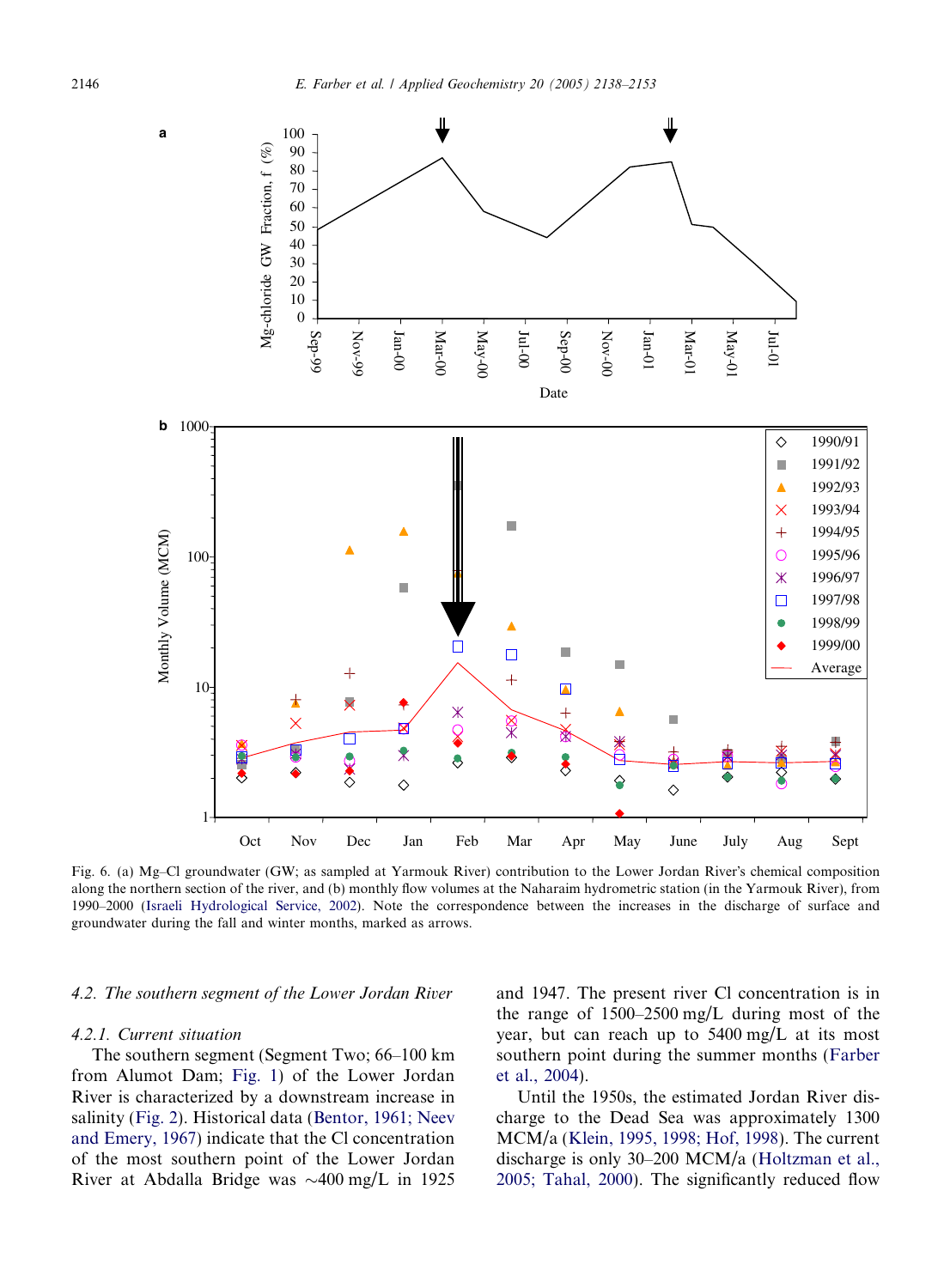<span id="page-9-0"></span>

Fig. 7. Sulfate and Cl concentrations of river samples and an interpretation of the mixing processes occurring among the 3 end members (i.e., saline spring – as sampled at the Tiberias Hot Springs (THS), sewage – an average of Bitaniya water samples, Mg–chloride groundwater – as sampled at the Yarmouk River, and river water from the initial 20 km as sampled during September 1999 (a) and December 2000 (b)). Note that as the downstream distance from the lower river's origin increases, the river concentrations move towards the data point representing the shallow groundwater end member (''Mg–chloride''). The groundwater contribution to the water flow of the river varies in time (i.e., in December 2000 the groundwater discharge constituted  $\sim$ 80% of the river flow while in September 1999 it was only  $\sim$ 45%).

of the Lower Jordan River has resulted in lowering the Dead Sea water level by over 20 m in the last 50a [\(Gavrieli](#page-15-0) and Oren, 2004; Hassan and Klein, 2002).

To predict the water quality of the southern part of the Lower Jordan River under different watermanagement scenarios, the current hydrological situation must first be determined. [Farber](#page-15-0) et al. [\(2004\)](#page-15-0) investigated the chemical and isotopic compositions of river water in the southern section of the Lower Jordan River and the associated inflows and groundwater. The geochemical data indicated that the river's quality is largely controlled by non-point discharge of saline groundwater sources. It was demonstrated that the groundwater itself is a mixture of two end-members: (1)  $SO_4$ -rich saline groundwater; and (2) Ca–Cl Rift Valley brines. The  $SO_4$ -rich groundwater is characterized by high Na/Cl (0.81–1.0), SO<sub>4</sub>/Cl (0.25–0.50), and low Br/ Cl ( $1-4 \times 10^{-3}$ ) molar ratios. In contrast, the brines have low Na/Cl  $(0.55-0.69)$ , SO<sub>4</sub>/Cl  $(0.02-0.04)$ , and high Br/Cl  $(5-9 \times 10^{-3})$  ratios. [Farber](#page-15-0) et al. [\(2004\)](#page-15-0) recognized seasonal variations in the intensity and locations of salinization of the Jordan River water. These variations are related to the differential contribution of the two end-member groundwater sources. It was shown that the  $SO_4$ -rich groundwater contribution predominates during the spring months in a particular river section A (70–80 km from the river's origin at Alumot Dam; [Fig.](#page-12-0) 9). while the Ca–Cl brine source affects section B (>75 km; [Fig.](#page-12-0) 9) mostly during the summer months. [Farber](#page-15-0) et al. (2004) estimated Cl concentrations of  $\sim$ 9000 mg/L for the SO<sub>4</sub>-rich groundwater that discharge to the river in section A and 18,700 mg/L for the brines that discharge to the river in section B.

The distinction of these two sections allows quantification of the groundwater discharge by assuming that: (1) groundwater contribution has a distinct discharge  $Q^{gw}$  and concentration  $C^{gw}$  in the two sections; (2) no sinks or additional sources exist in the two sections.

The chemical variations of the river are used to define the two sections during the spring (June) and summer (August) months. Section A and B are affected by the  $SO_4$ -rich groundwater and brines, respectively. In the spring (June) section A lies between Zarzir site (59.7 km downstream from Alumot Dam; [Fig.](#page-12-0) 9) and the Baptism site (95.6 km; 35.9 km long section), and section B lies between the Baptism site and Abdalla Bridge (100 km; 4.4 km long section). In the summer (August), section A lies between the Zarzir and Gilgal sites (76.6 km; 16.9 km long section) and section B between Gilgal and Abdalla Bridge (23.4 km long section).

Following Eqs. (1) [and](#page-2-0) (2) solute mass balances were conducted for the specific sections. For section A the solute mass-balance during the spring (June 2001) is

$$
C^{\rm bp} Q^{\rm bp} = C^{\rm zr} Q^{\rm zr} + Q_1^{\rm gw} C_1^{\rm gw},\tag{7}
$$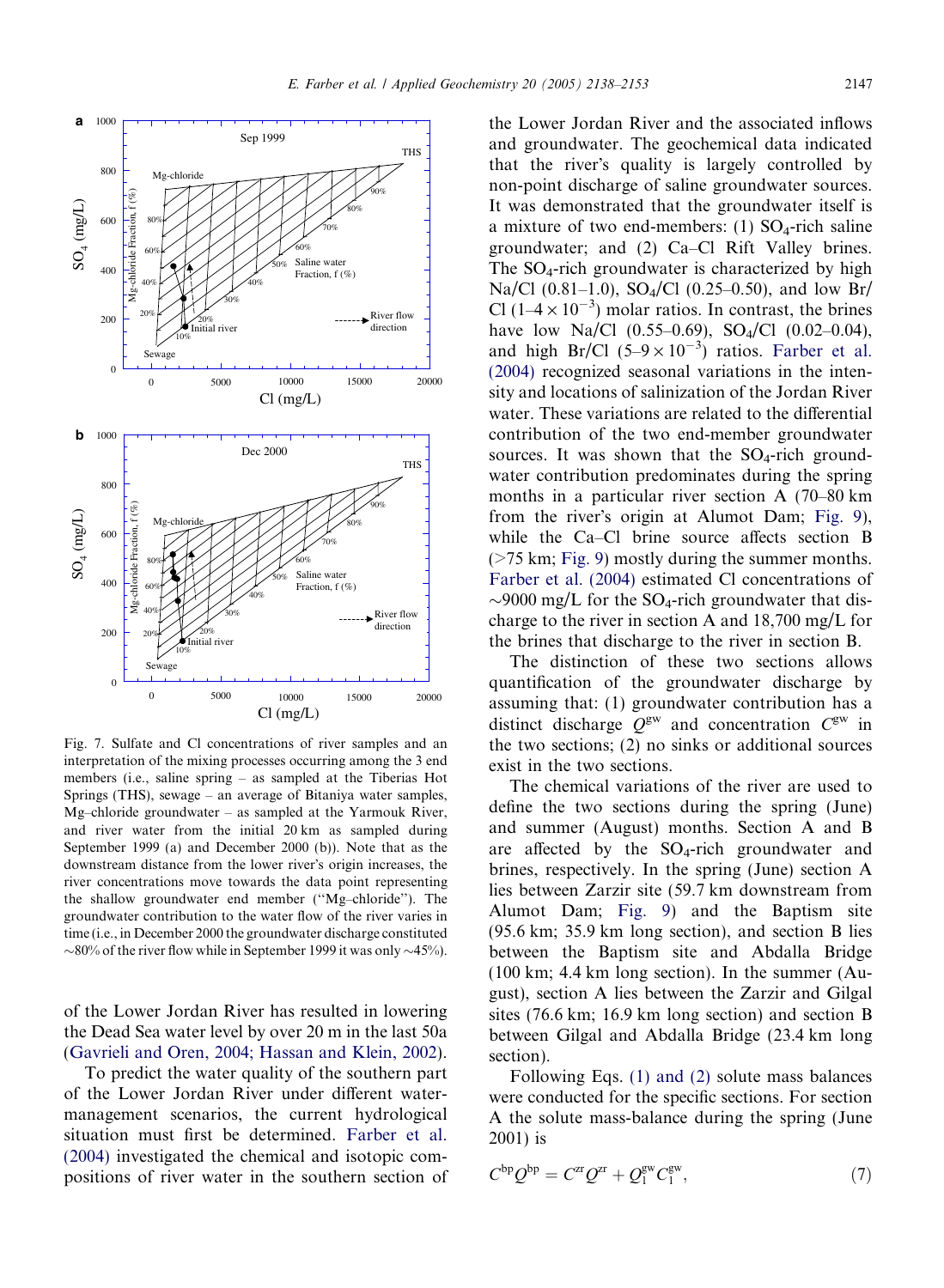#### <span id="page-10-0"></span>Table 3

Combinations of Lower Jordan River water quality (Cl concentration in meq/L and mg/L) and quantity (river discharge in MCM/a) at its origin and 17 km downstream under different management scenarios and with different groundwater (GW) contributions (i.e., 20%, 50% and 80%)

|                                         | Cl concentration<br>(meq/L) | Cl concentration<br>(mg/L) | Discharge<br>(MCM/year) | Arrow No. in Fig. 8(b) |
|-----------------------------------------|-----------------------------|----------------------------|-------------------------|------------------------|
| Tabgha                                  | 85                          | 3000                       | 15                      |                        |
| Tiberias Hot Springs (THS)              | 508                         | 18,000                     | 1.5                     |                        |
| Total sewage (MNM + Bitaniya)           | 13                          | 450                        | 13.5                    |                        |
| <b>Total Initial River</b>              | 73                          | Up to $2600$               | 30                      |                        |
| Tabgha desalinization                   | 170                         | 6027                       | 1.5                     |                        |
| Groundwater inflow (20%)                | 32                          | 1150                       | 6                       |                        |
| Groundwater inflow (50%)                | 32                          | 1150                       | 15                      |                        |
| Groundwater inflow (80%)                | 32                          | 1150                       | 24                      |                        |
| <b>Initial River</b>                    |                             |                            |                         |                        |
| Present                                 | 73                          | Up to 2600                 | 30                      | $\mathbf{1}$           |
| Removal of all saline water             | 13                          | 450                        | 13.5                    | $\overline{2}$         |
| Removal of Tabgha                       | 62                          | 2205                       | 15                      | 5                      |
| Tabgha desalinization                   | 72                          | 2552                       | 16.5                    | 6                      |
| Removal of THS                          | 51                          | 1792                       | 28.5                    | 4                      |
| Removal of sewage                       | 123                         | 4364                       | 16.5                    | 3                      |
| After 17 km (contribution of $20\%$ GW) |                             |                            |                         |                        |
| Present                                 | 67                          | 2360                       | 36                      | $\mathbf{1}$           |
| Removal of all saline water             | 19                          | 665                        | 19.5                    | $\overline{2}$         |
| Removal of Tabgha                       | 54                          | 1904                       | 21                      | 5                      |
| Tabgha desalinization                   | 61                          | 2178                       | 22.5                    | 6                      |
| Removal of THS                          | 47                          | 1680                       | 34.5                    | $\overline{4}$         |
| Removal of sewage                       | 99                          | 3507                       | 22.5                    | 3                      |
| After 17 km (contribution of 50% $GW$ ) |                             |                            |                         |                        |
| Present                                 | 60                          | 2118                       | 45                      | 1                      |
| Removal of all saline water             | 23                          | 818                        | 28.5                    | $\overline{2}$         |
| Removal of Tabgha                       | 47                          | 1678                       | 30                      | 5                      |
| Tabgha desalinization                   | 53                          | 1885                       | 31.5                    | 6                      |
| Removal of THS                          | 44                          | 1571                       | 43.5                    | $\overline{4}$         |
| Removal of sewage                       | 80                          | 2833                       | 31.5                    | 3                      |
| After 17 km (contribution of 80% $GW$ ) |                             |                            |                         |                        |
| Present                                 | 55                          | 1957                       | 54                      | $\mathbf{1}$           |
| Removal of all saline water             | 25                          | 898                        | 37.5                    | $\overline{2}$         |
| Removal of Tabgha                       | 44                          | 1556                       | 39                      | 5                      |
| Tabgha desalinization                   | 49                          | 1721                       | 40.5                    | 6                      |
| Removal of THS                          | 42                          | 1499                       | 52.5                    | 4                      |
| Removal of sewage                       | 69                          | 2459                       | 40.5                    | 3                      |

The right column correlates to the arrows in [Fig.](#page-11-0) 8(b).

where  $C^{bp}$  and  $C^{zr}$  are Cl concentrations at the river's initial-point and end-point of section A (i.e., Baptism sites and Zarzir; 2720 and 1460 mg/L, respectively).  $C_1^{\text{gw}}$  is the we conducted-rich groundwater in section A (8863 mg/L; [Farber](#page-15-0) et al., 2004),  $Q<sup>zr</sup>$  is the actual river-discharge measurement carried out in June 2001 (1200 L/s; [Holtzman,](#page-15-0) 2003), and  $Q_1^{\text{gw}}$  is the we conducted-rich groundwater discharge in section A. Using this data, the total discharge of river flow at the end-point of section A was calculated (i.e.,  $Q^{bp}$  at Baptism Site). This discharge is equal to the total discharges

$$
Q^{\rm bp} = Q^{\rm zr} + Q_1^{\rm gw}.\tag{8}
$$

For section B the solute mass balance during the spring (June 2001) is

$$
C^{ab}Q^{ab} = C^{bp}Q^{bp} + Q_2^{gw}C_2^{gw},\qquad(9)
$$

where  $C^{bp}$  and  $C^{ab}$  are the Cl concentrations at the river's initial-point and end-point of section B (i.e., at Baptism Site and Abdalla Bridge, 2720 and 3440 mg/L, respectively).  $C_2^{\text{gw}}$  is the brine component in section B (18,790 mg/L; [Farber](#page-15-0) et al., 2004),  $Q^{\text{bp}}$  is the value that was calculated previously,  $Q_2^{\text{gw}}$  is the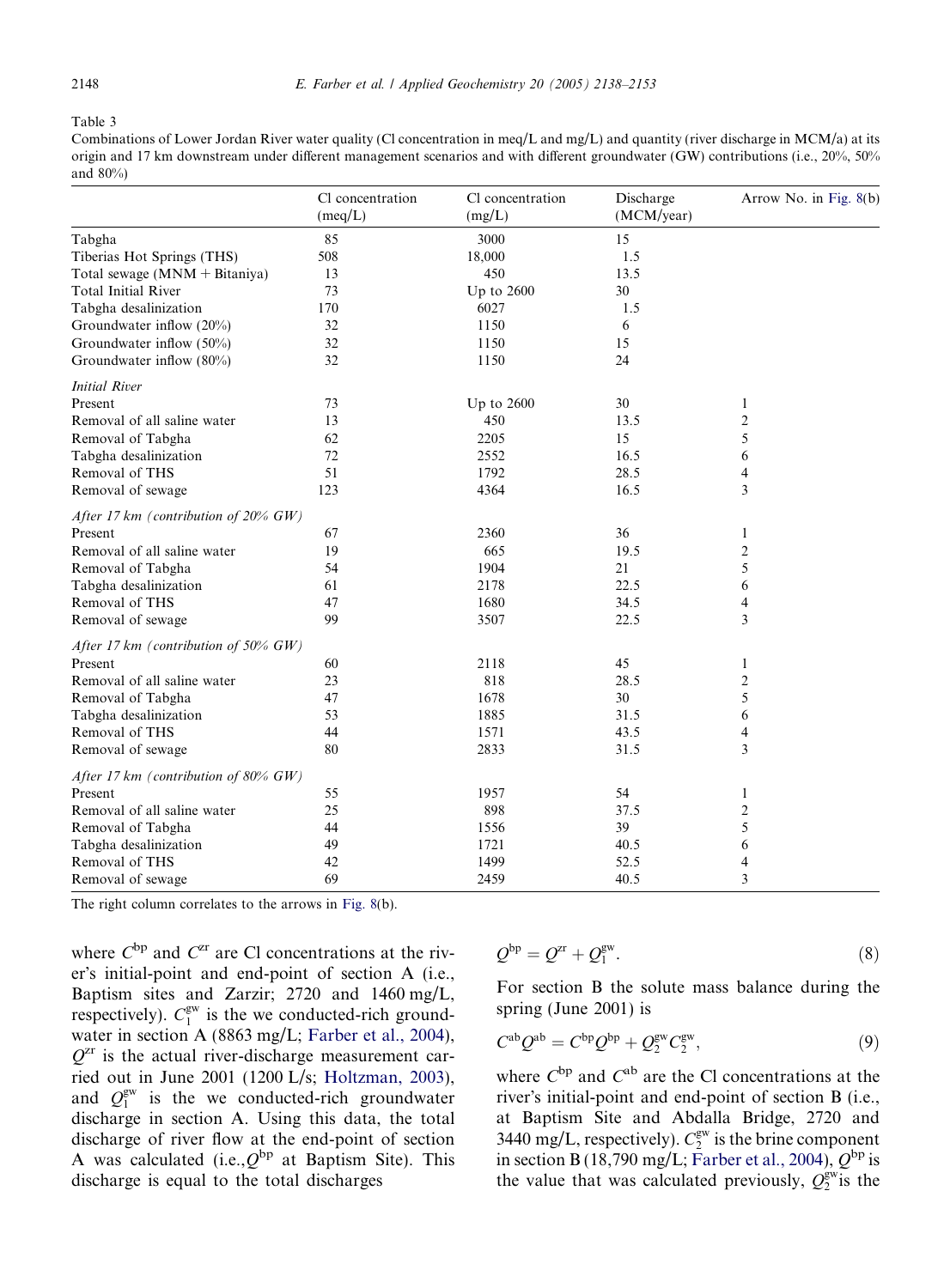<span id="page-11-0"></span>

Fig. 8. (a) Mixing processes between different end members that include sewage, Mg–chloride groundwater, and two saline water sources assuming selective removal of one of them. "T" represents the composition of Tabgha Springs. "THS" represents the composition of Tiberias Hot Springs. Line A represents the mixing between sewage water and Tiberias Hot Springs (THS). Line B represents the mixing between sewage water and Tabgha Springs (T). Line C represents the mixing between THS and the Mg–chloride groundwater as sampled at Yarmouk River. Line D represents the mixing between Tabgha Springs and the Mg–Cl groundwater. Figure (b) focuses on the gray zone in figure (a); arrows  $1-6$  represent the variation trends in the river's chemical compositions currently (1) and as a result of the implementation of different scenarios: removal of all the saline water (2); removal of sewage (3); removal of THS (4); removal of Tabgha (5), and Tabgha desalinization (6). Note that the slope of dashed line is derived from the [Holtzman](#page-15-0) et al. (2005) estimate.

Ca–Cl groundwater discharge in section B. Using this data, the total discharge of river flow at the end-point of section B was calculated (i.e.,  $Q^{ab}$  at Abdalla Bridge). This discharge is equal to the total discharges

$$
Q^{\rm ab} = Q^{\rm bp} + Q^{\rm gw}_2. \tag{10}
$$

In the same way the groundwater discharge for sections A and B during the summer was calculated (August 2001), as section A spans from Zarzir to Gilgal and section B from Gilgal to Abdalla Bridge. For these calculations, the actual river-discharge measurements carried out in August 2001 were used (300 L/s; [Holtzman,](#page-15-0) 2003) and the Cl concentrations measured in the river during that period.

The results indicate that groundwater discharge rates in June 2001 were 246 and 68 L/s for sections A and B, respectively. In August 2001 the discharge rates were 39 and 73 L/s for section A and B, respectively. The data indicate that the groundwater flux (i.e., the discharge divided by the length of every section) is not constant around the year and the total flux in June was higher.

Following Eq. [\(4\)](#page-3-0), the Cl concentration in Abdalla Bridge (i.e., the end-point of the river) can be calculated as follows:

$$
C^{ab} = \frac{C^{xt}Q^{xt} + C_1^{gw}Q_1^{gw} + C_2^{gw}Q_2^{gw}}{Q^{xt} + Q_1^{gw} + Q_2^{gw}},
$$
\n(11)

where the indexes 1 and 2 refer to groundwater of sections A and B, respectively. Thus, the salinity in Abdalla Bridge is directly dependent on the relationships between the river flow,  $(Q^{zr})$ , the groundwater flow in the two sections  $(Q_1^{\text{gw}}$  and  $Q_2^{\text{gw}})$ , and their salinities. Based on Eq. (11) it is possible to evaluate how the salinity in Abdalla Bridge would change under different management scenarios.

#### 4.2.2. Future prediction and management

The different management scenarios considered for Segment One of the Lower Jordan River (from Alumot Dam to Adam Bridge) are also applied to Segment Two. The final point of Segment One (66 km downstream from Alumot Dam) is used as a starting point for Segment Two. The Cl concentration,  $C^{ab}$ , at Abdalla Bridge was calculated for two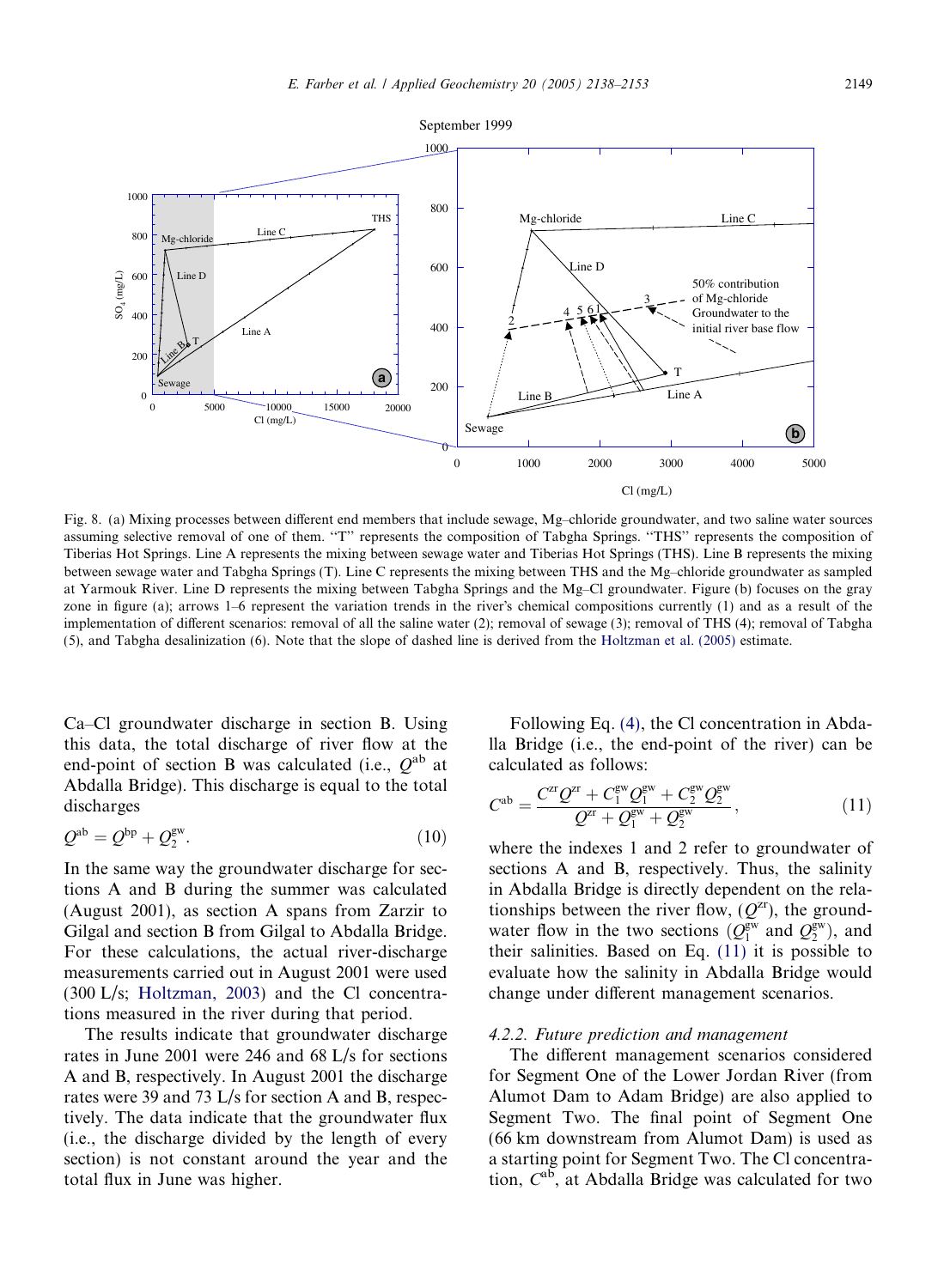<span id="page-12-0"></span>

Fig. 9. Detailed map of the southern part of the Lower Jordan River, including river segments for June and August 2001.

different conditions: ''August condition'' and ''June condition''. The previously calculated groundwater discharges are used (i.e., 246 L/s in section A and 68 L/s in section B for ''June condition''; 39 L/s in section A and 73 L/s in section B for ''August condition''). The groundwater Cl concentrations for the SO4-rich groundwater and for the Ca–Cl groundwater were 8863 and 18,790 mg/L, respectively [\(Farber](#page-15-0) et al., [2004\)](#page-15-0).  $C^{zr}$  for the starting-point of Segment Two is the same as the Cl concentration of the end-point of Segment One, and varies according to the different management scenarios outlined in the previous section.

[Table](#page-13-0) 4 summarizes the effects of the different scenarios on the salinity and the river discharge at Abdalla Bridge. The results of all but one (removal of THS) of the management scenarios indicate a significant reduction in the discharge flow of the river relative to the present situation [\(Table](#page-10-0) 3). Thus, the current ratio between the surface water and groundwater discharge is expected to decrease and the saline groundwater contribution will increase.

Consequently, the salinity differences between the upstream river (before groundwater discharge) and downstream river will also increase and the effect of the saline groundwater discharge will be more significant leading to a further salinization of the downstream part of the Lower Jordan River.

The current flow of the Jordan River to the Dead Sea is approximately 30–200 MCM/a ([Holtzman](#page-15-0) et al., 2005; [Tahal,](#page-15-0) 2000). According to [Table](#page-10-0) 3, most of the future management scenarios will cause a reduction of 14–16 MCM/a. Thus, it is predicted that implementation of these management scenarios will cause a further decrease of the river flow to the Dead Sea.

[Table](#page-13-0) 4 summarizes the Cl concentrations of the river under different management scenarios, based on the discharge values measured in June and August 2001. During these two months, the Cl concentration at Abdalla Bridge was 3440 and 5370 mg/L, respectively. According to the ''June calculations'', removal of all of the saline water from the Lower Jordan River would reduce the Cl concentration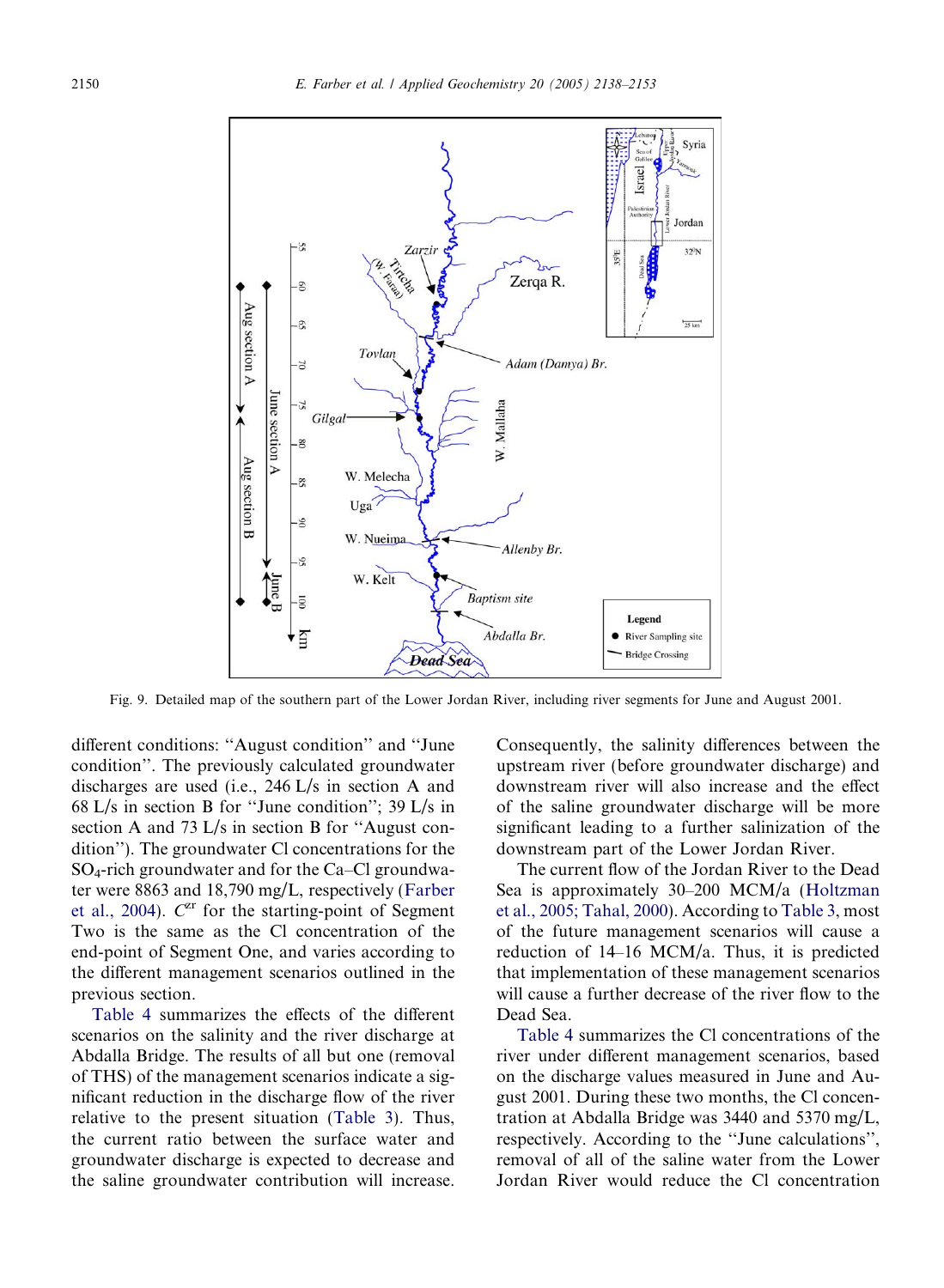# <span id="page-13-0"></span>Table 4

Combinations of Lower Jordan River water quality (Cl concentration in mg/L) and quantity (river discharge in L/s) under different management scenarios and groundwater (GW) contributions

| June-2001                                   | $Q_{\rm i}$ | $C_i$  | $Q_1$ | $C_1$  | $Q_2$ | $C_{2}$ | $\mathcal{Q}_3$ | $C_3$  | August-2001                              | $Q_i$ | $C_i$  | $Q_1$ | $C_1$  | $Q_2$ | C <sub>2</sub> | $\mathcal{Q}_3$ | $C_3$  |
|---------------------------------------------|-------------|--------|-------|--------|-------|---------|-----------------|--------|------------------------------------------|-------|--------|-------|--------|-------|----------------|-----------------|--------|
|                                             | (L/s)       | (mg/L) | (L/s) | (mg/L) | (L/s) | (mg/L)  | (L/s)           | (mg/L) |                                          | (L/s) | (mg/L) | (L/s) | (mg/L) | (L/s) | (mg/L)         | (L/s)           | (mg/L) |
|                                             | 1200        | 1461   | 246   | 8863   | 68    | 18,790  | 1514            | 3439   |                                          | 300   | 1659   | 39    | 8863   | 73    | 18,790         | 412             | 5371   |
| After 17 km (contribution of $20\%$ GW)     |             |        |       |        |       |         |                 |        |                                          |       |        |       |        |       |                |                 |        |
| Removal of all<br>saline water              | 1080        | 674    | 246   | 8863   | 68    | 18,790  | 1394            | 2999   | Removal of all saline<br>water           | 270   | 674    | 39    | 8863   | 73    | 18,790         | 382             | 4966   |
| Removal of Tabgha                           | 1080        | 1914   | 246   | 8863   | 68    | 18.790  | 1394            | 3961   | Removal of Tabgha                        | 270   | 1914   | 39    | 8863   | 73    | 18,790         | 382             | 5844   |
| Tabgha<br>desalinization                    | 1080        | 2163   | 246   | 8863   | 68    | 18,790  | 1394            | 4153   | Tabgha<br>desalinization                 | 270   | 2163   | 39    | 8863   | 73    | 18,790         | 382             | 6019   |
| Removal of<br>Tiberias Hot<br>Springs (THS) | 1200        | 1666   | 246   | 8863   | 68    | 18,790  | 1514            | 3602   | Removal of Tiberias<br>Hot Springs (THS) | 300   | 1666   | 39    | 8863   | 73    | 18,790         | 412             | 5376   |
| Removal of sewage                           | 1080        | 3510   | 246   | 8863   | 68    | 18,790  | 1394            | 5197   | Removal of sewage                        | 270   | 3510   | 39    | 8863   | 73    | 18,790         | 382             | 6972   |
| After 17 km (contribution of $50\%$ GW)     |             |        |       |        |       |         |                 |        |                                          |       |        |       |        |       |                |                 |        |
| Removal of all<br>saline water              | 1080        | 815    | 246   | 8863   | 68    | 18.790  | 1394            | 3109   | Removal of all saline<br>water           | 270   | 815    | 39    | 8863   | 73    | 18.790         | 382             | 5066   |
| Removal of Tabgha                           | 1080        | 1666   | 246   | 8863   | 68    | 18,790  | 1394            | 3769   | Removal of Tabgha                        | 270   | 1666   | 39    | 8863   | 73    | 18,790         | 382             | 5668   |
| Tabgha<br>desalinization                    | 1080        | 1879   | 246   | 8863   | 68    | 18,790  | 1394            | 3933   | Tabgha<br>desalinization                 | 270   | 1879   | 39    | 8863   | 73    | 18,790         | 382             | 5818   |
| Removal of THS                              | 1200        | 1560   | 246   | 8863   | 68    | 18,790  | 1514            | 3518   | Removal of THS                           | 300   | 1560   | 39    | 8863   | 73    | 18,790         | 412             | 5299   |
| Removal of sewage                           | 1080        | 2836   | 246   | 8863   | 68    | 18,790  | 1394            | 4675   | Removal of sewage                        | 270   | 2836   | 39    | 8863   | 73    | 18,790         | 382             | 6496   |
| After 17 km (contribution of 80% $GW$ )     |             |        |       |        |       |         |                 |        |                                          |       |        |       |        |       |                |                 |        |
| Removal of all<br>saline water              | 1080        | 886    | 246   | 8863   | 68    | 18,790  | 1394            | 3164   | Removal of all saline<br>water           | 270   | 886    | 39    | 8863   | 73    | 18,790         | 382             | 5116   |
| Removal of Tabgha                           | 1080        | 1560   | 246   | 8863   | 68    | 18.790  | 1394            | 3686   | Removal of Tabgha                        | 270   | 1560   | 39    | 8863   | 73    | 18,790         | 382             | 5593   |
| Tabgha<br>desalinization                    | 1080        | 1737   | 246   | 8863   | 68    | 18,790  | 1394            | 3823   | Tabgha<br>desalinization                 | 270   | 1737   | 39    | 8863   | 73    | 18,790         | 382             | 5718   |
| Removal of THS                              | 1200        | 1489   | 246   | 8863   | 68    | 18,790  | 1514            | 3461   | Removal of THS                           | 300   | 1489   | 39    | 8863   | 73    | 18,790         | 412             | 5247   |
| Removal of sewage                           | 1080        | 2446   | 246   | 8863   | 68    | 18,790  | 1394            | 4373   | Removal of sewage                        | 270   | 2446   | 39    | 8863   | 73    | 18,790         | 382             | 6220   |

Calculated values are based on June and August 2001 discharge measurements, and the different scenarios refer to the present situation and removal one of the river's initial endmember sources.  $Q_i$  is the river discharge at the initial sample site (Zarzir Station),  $C_i$  the river Cl concentration at the initial sample site (Zarzir Station),  $Q_i$  the GW discharge at segment 1,  $C_1$  the GW Cl concentration at segment 1,  $Q_2$  the GW discharge at segment 2,  $C_2$  the GW Cl concentration at segment 2,  $Q_3$  the river discharge at the final sample site (Abdalla Bridge), and  $C_3$  the river Cl concentration at the final sample site (Abdalla Bridge).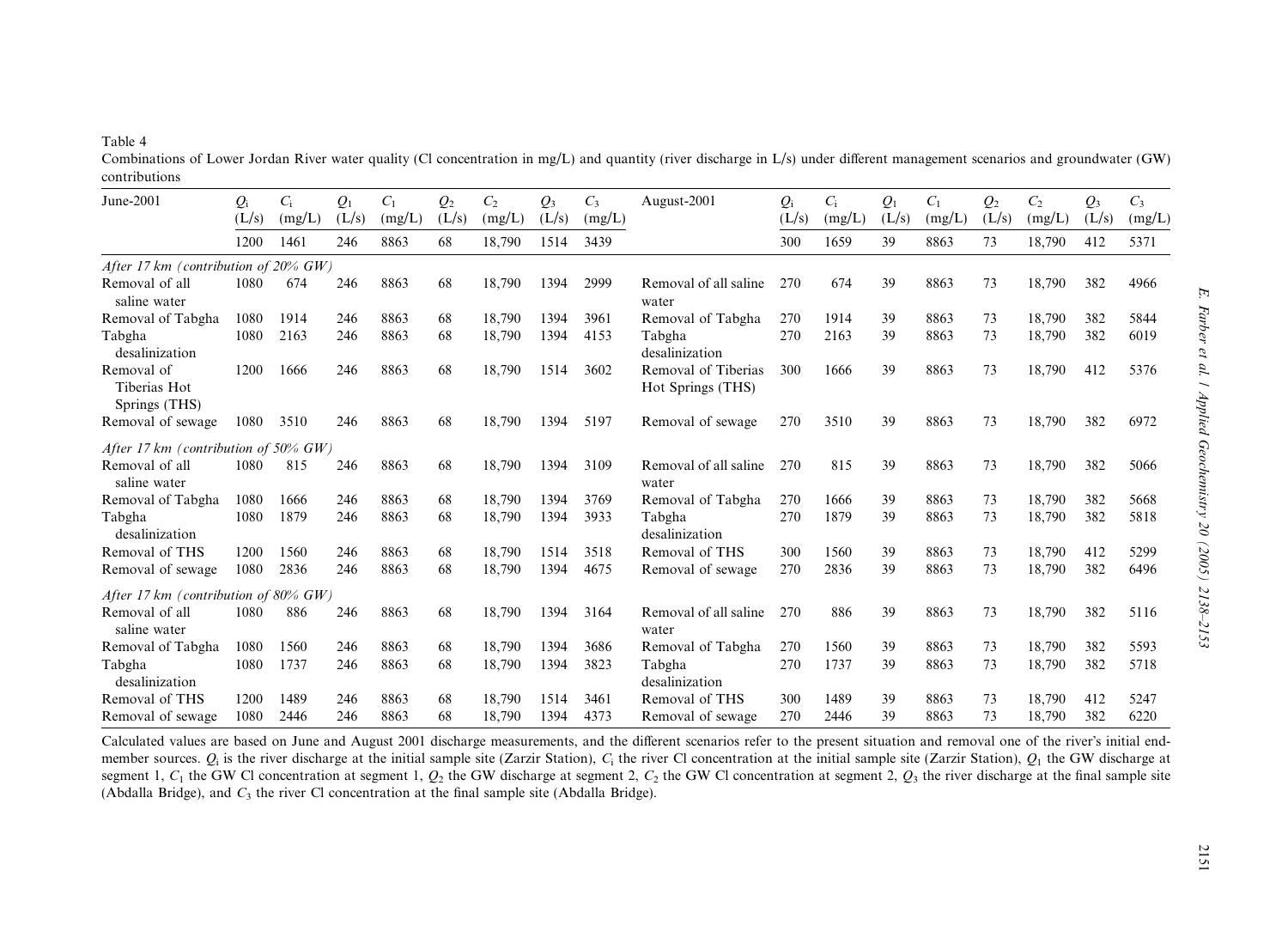to 3000 mg/L, whereas removal of the sewage from the lower river's origin would increase the Cl concentration to  $\sim$ 5000 mg/L at Abdalla Bridge. According to the ''August calculations'', removal of all the saline water from the lower river's origin would reduce the Cl concentration to 5200 mg/L and removal of the sewage from the lower river's origin would increase the Cl concentration to  $\sim$ 7000 mg/L at Abdalla Bridge. Therefore, the ability to utilize the river water in the future depends on the river's management at the initial point of the Lower Jordan River at Alumot Dam. Removal of the upstream saline water would have the most beneficial effect on the river's ecological system, whereas removal of the sewage water would have detrimental effects in term of the river salinity.

# 5. Conclusions

This paper aims to predict the future salinity variations of the Lower Jordan River under several different management scenarios that are included in the peace treaty between Israel and Jordan. The predictions are based on the authors' understanding of the relationships between shallow groundwater and surface water flow in the Jordan River. For the calculations of the future scenarios, differential removal of the water sources (sewage and saline waters) that composed the initial flow of the Jordan River have been considered. Removal of sewage effluents and saline water are the principal elements that are mentioned in the peace treaty between Israel and Jordan concerning future joint management activities.

While the data on actual discharge flow in the Jordan River is limited [\(Holtzman](#page-15-0) et al., 2005), recently published geochemical data ([Farber](#page-15-0) et al., [2004](#page-15-0)) were used to quantify the relationships between groundwater flux and river flow.

The salinity of the initial river (at Alumot Dam) is currently up to 2600 mg Cl/L, and depends primarily on the relationships between natural saline water and sewage effluents that are dumped into the river. The calculations show that removal of the sewage effluents from the Lower Jordan River will increase its salinity (to  $\sim$ 4400 mg Cl/L), whereas removal of the saline component will reduce it (to  $\sim$ 450 mg) Cl/L) at Alumot Dam. Current shallow groundwater discharge to the northern section (Segment One) of the Lower Jordan River buffers river quality and reduces river salinity. The river salinity decreases downstream from 2360 to 2000 mg Cl/L (with

20–80% groundwater contribution, respectively) about 20 km downstream of Alumot Dam. Removal of the sewage component will cause a downstream increase in river salinity (to  $\sim$ 3500 mg Cl/L), whereas removal of the saline component will cause a downstream reduction in salinity (to  $\sim$  665 mg Cl/ L). Our predictions indicate that the northern part (Segment One) of the Lower Jordan River could turn into a low-saline river if the current saline component is removed. In this case, the river will be suitable for almost all types of agricultural applications (but will have limited water for this purpose due to decrease in the river flux). In contrast, the salinity of the Lower Jordan River could increase upon removal of the sewage effluents and thus its suitability for different agricultural crops would be further limited.

The different management scenarios that are applied to the northern area of the Lower Jordan River are also valid to the southern part (''Segment Two''; 66–100 km downstream from Alumot Dam). For this part of the river, we based our estimation on two discharge measurements that were carried out in June and August 2001 at Zarzir Station (66 km downstream from Alumot Dam; [Holtzman](#page-15-0) et al., [2005](#page-15-0)) and solute mass balance assuming that groundwater discharge is the major source of salinization of the river in this section [\(Farber](#page-15-0) et al., [2004](#page-15-0)). The current salinity of the most southern point of the Lower Jordan River at Abdalla Bridge is 3440 and 5370 mg Cl/L (June and August 2001, respectively). The calculations indicate that removal of the saline component at the initial point of the river in Alumot Dam would cause only a small change in the downstream river's salinity (decrease from 3440) to 3000 mg Cl/L in June and 5370 to 5000 mg Cl/L in August), given the large contribution of the saline groundwater. However, selective removal of the sewage component would cause a significant increase in the downstream river's salinity. Under this scenario, the river salinity at Abdalla Bridge would increase to 5200 mg Cl/L (in June), 7000 mg Cl/L (in August).

Overall, the predictions indicate that the future of the Lower Jordan River depends directly on the different management activities suggested by the peace treaty between Israel and Jordan. Two opposite trends are shown upon elimination of the saline water or sewage effluents from the river. The continuation and possible increase in sewage drainage into the river, combined with elimination of saline water discharge into the river, will significantly reduce river water salinity and will increase its suitability